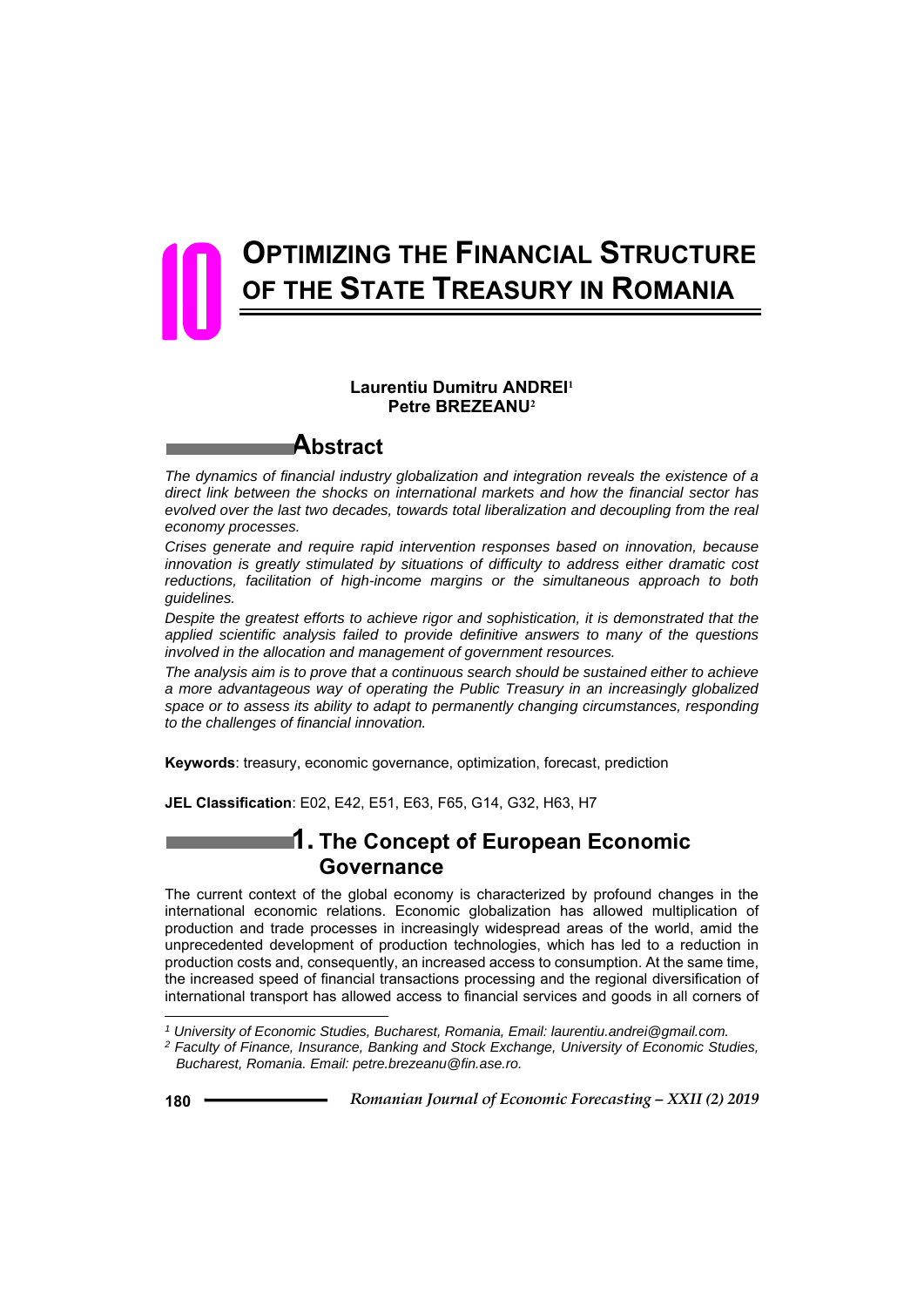the world. We are also witnessing the "democratization" of virtual communication spaces and the generalization of access to information for the world's population through the Internet, which, to some extent, induce different forms of perception. The access to online information, the rapid spread of financial services and the global distribution of goods have led to an increased interdependence between states, at a level that defines other paradigms of world economic.

Economic cycles can be controlled, on the one hand, by preventive measures for stimulating and maintaining the growth trends or by averting and mitigating the negative effects of recessions, on the other hand. Governmental strategies are more or less successful in updating the requirements of the momentum imposed by the state of the economy on this cyclical path. From the multi-year governmental experience, the terminology of governmental economic policies adopted the concept of macro-stabilization, which describes a national economy that aims to reduce vulnerability to the external shocks, increasing its prospects for long-term economic growth.

Thus," any economic growth, if not balanced, will be sooner or later stopped, and the longterm trend is not to approach growth and narrow gaps, but, on the long run, you'll find that gaps are widening"<sup>3</sup>.

Macrostability, as the leitmotiv of national economic policies, is thus defined not in relation to stagnation but rather to a continuous, sustainable long-term development.

A particular aspect is revealed in the case of the European Union, where, based on the view of economic macrostability, the Member States of the European Community have defined their evolution strategies towards a confederation of independent states formed on the basis of accession agreements, within a unitary supra-state structure, with a centralized economic and political leadership for adopting common legislation, policies and strategies.

Thus, the national policies aiming at stability and at sustainable economic growth are synthesized at European level through the adoption, by the Maastricht Treaty $^4$ , of the stability criteria (defined in terms of economic indicators as convergence criteria) that allowed the Euro currency to be adopted by 19 of the current 28 EU Member States.

By adopting and assuming economic governance on the basis of macro-stabilization across all countries, the European Union tends to become, perhaps in response to the challenges posed by the financial crisis, an increasingly homogeneous political, economic and social structure, with all the development gaps still existing among the 28 Member States, with all the national historical features still visible, and even in the context of more or less scathing centrifugal movements, as in the Brexit's case.

The White Paper on European Governance and the Sustainable Development Strategy fueled the conception of a plan for the completion of the Economic and Monetary Union, whose principles and milestones were outlined in the updated version of the report presented by the European Commission President Jean-Claude Juncker on June 22<sup>nd</sup>, 2016<sup>5</sup>. The report, also referred to as the Five Presidents Report (because it is the result of collaboration with Donald Tusk, the Euro Area Chairman, Jeroen Diisselbloem, the Eurogroup President, Mario Draghi, the President of the European Central Bank and Martin Schulz, the President of the European Parliament) very clearly defines the fundamental purpose of the European

 $\overline{a}$ 

*Romanian Journal of Economic Forecasting – XXII (2) 2019* **181**

*<sup>3</sup> Mugur Isărescu – Presentation at the Annual Conference of the Association of Financial-Banking Analysts in Romania, November 15, 2017.*

*<sup>4</sup> In effect since November 1, 1993.*

*<sup>5</sup> https://ec.europa.eu/commission/publications/five-presidents-report-completing-europeseconomic-and-monetary-union\_en.*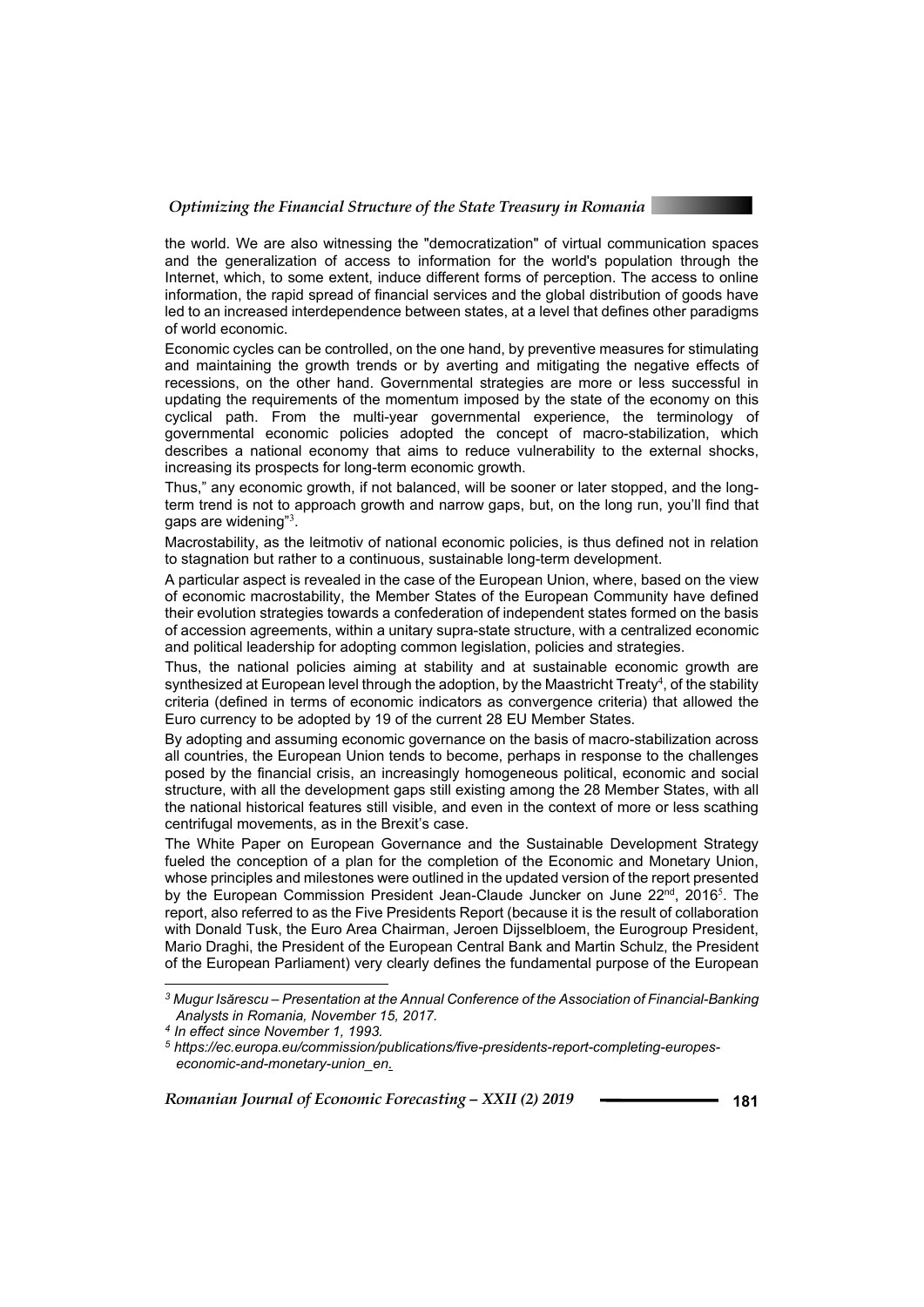Union: "The completion of the Economic and Monetary Union is not an end in itself but a means of ensuring a better and fairer life for all citizens, in order to prepare the Union to cope with future global challenges and to enable each of its members to thrive".

In the vision of the five presidents<sup>6</sup>, the directions for harmonization of the Member States' national policies are:

- Economic Union, ensuring that each economy has the structural characteristics needed to thrive within the EMU;
- Financial Union, to ensure the integrity of the euro at the level of the entire Monetary Union and to increase the degree of risk-sharing with the private sector;
- Fiscal (Budgetary) Union, that provides both sustainability and fiscal stabilization;
- Political Union, as the foundation of the European Union, through genuine democratic accountability, legitimacy and institutional consolidation.

All the four forms of the Union are interdependent and must therefore develop in parallel, and all the Member States must participate in all of them. Progress will be phased in over time, but it is important to plan these steps over the short and longer term, as well as the Member States' agreement on such steps.

## **2. European Public Governance at Macro-Financial Level**

Promoting economic stability is, to a certain extent, a way to avoid economic and financial crises. This means, among others, avoiding high fluctuations in the economic activity, high inflation and excessive volatility of the exchange rate and the financial market.

Uncertainty increases instability and discourages investment, hinders or slows the economic growth and affects the standard of living. A dynamic market economy necessarily implies some degree of instability, as well as a gradual structural change. Thus, the challenge for decision-makers is to minimize instability without reducing the economic ability to increase the standard of living through productivity, efficiency and higher employment.

Economic and financial stability is a national and multilateral concern. Thus, recent experiences of the global financial markets revealed that countries have become more interconnected, and troubles in a particular sector can cause problems in other sectors and even cross-border effects.

Monitoring the macroeconomic imbalances has become a necessity, because their accumulation in certain peripheral states of the Euro Area threatened its very existence. Consequently, a system of indicators was introduced to detect imbalances at the macroeconomic level.

Considering the enforcement of the criteria of European economic macrostability, as well as the implementation of the principles of participatory governance, the national measures involve particular approaches, which are related to the socio-economic and political specificity of each Member State and its position on the pan-European arena.

Thus, in the case of Romania, the efforts to adopt the macrostability framework and to meet its criteria must take into account the following issues:

 Harmonizing the national legal framework with the European regulations, eliminating the legal redundancies and adopting, where appropriate, preferences to implement the

*6 http://europa.eu/rapid/press-release\_IP-15-5240\_ro.htm.* 

 $\overline{a}$ 

**182** *Romanian Journal of Economic Forecasting – XXII (2) 2019*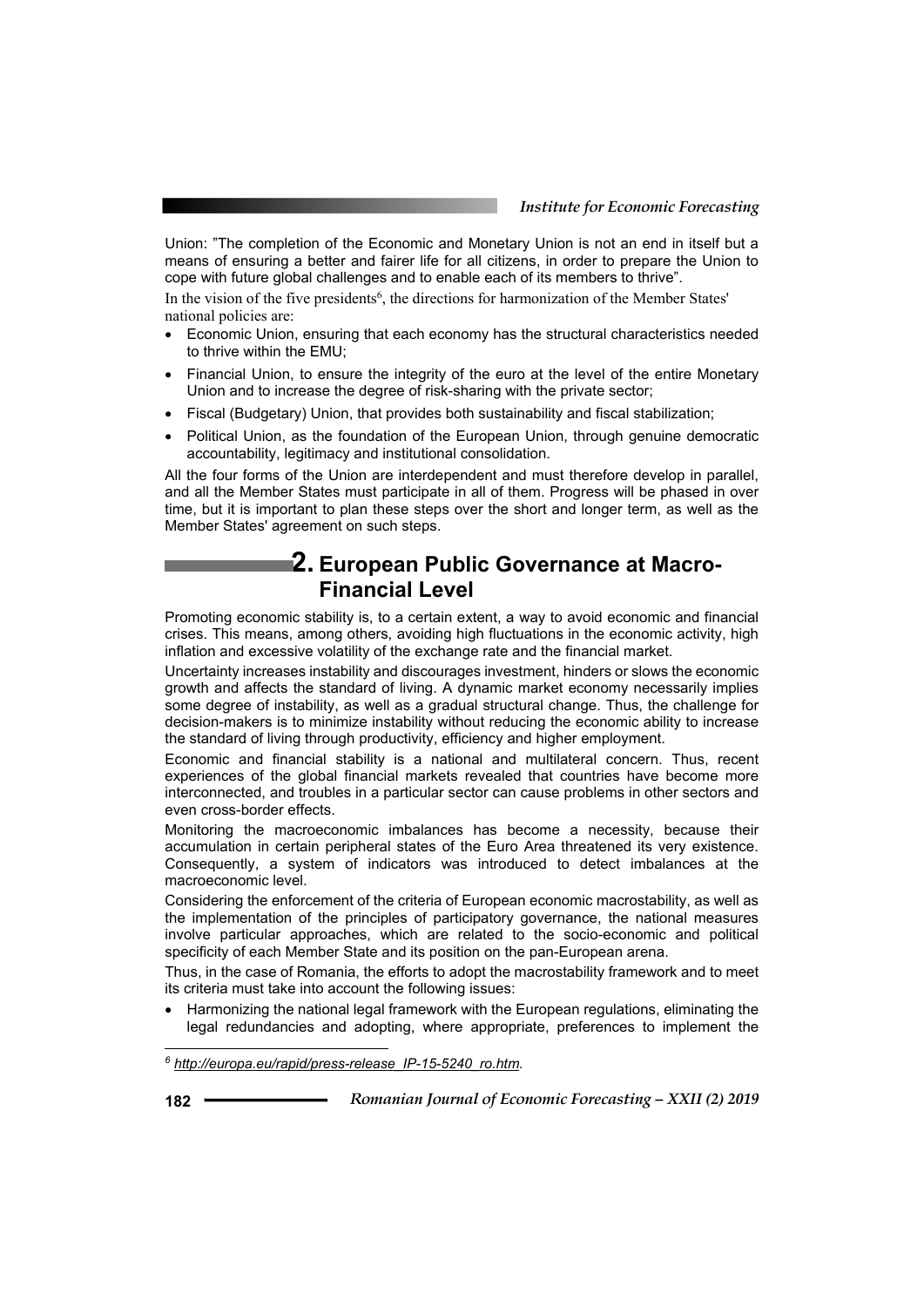

European regulations in line with the specific features of the national economic governance,

- Designing and achieving a specific pathway of the economy, taking into account the goal of reducing the gaps against the developed member states, but also the specific features of the Romanian economy (the structure and dynamics of the national industry, the development level of agriculture, and the specificity of trade) considering the distribution of capital and investments in its different sectors.
- Ensuring sustainable social policies through strategies for attracting public financial resources from both the tax basis and through financial instruments (bond issues or public loans).
- Supporting the legitimate interests of the Romanian state in the European legislative process, by promoting initiatives on dedicated topics, such as the modernization of agriculture or of transport and communication infrastructures.

The financial and economic crisis of 2008 revealed a series of structural weaknesses of the economies of the European Union, in general, and of the Euro Area, in particular. Against this background, the need for a stronger coordination of Member States' economic policies has become evident. The European Council decided on June 17<sup>th</sup>, 2010, to implement one of the recommendations of the Van Rompuy Working Group on Economic Governance, by strengthening the *ex ante* coordination of economic policies, introducing the European Semester from January 1<sup>st</sup>, 2011.

Under a single monetary policy for the entire Euro Area, the national fiscal policies are essential to stabilize the economies whenever a shock occurs. Also, since all the Euro Area countries have the same exchange rate, it is necessary for their economies to be flexible and able to respond quickly to moments of economic downturn. Otherwise, there is a risk that these countries are severely and permanently affected by recessions.

# **3. The Mechanisms and Analysis Indicators of European Public Governance**

Under the circumstances of new mechanisms for coordinating European economic governance and based on the lessons learned during the crisis, the European Semester<sup>7</sup>, introduced by the European Commission, incorporates three components $<sup>8</sup>$  of economic</sup> policy coordination for the Member States:

- Structural reforms as according to the Europe 2020 Strategy<sup>9</sup>;
- Fiscal and budgetary surveillance in compliance with the Stability and Growth Pact;
- Surveillance of macroeconomic imbalances new component of macroeconomic policy coordination.

Concurrently, and under continual analysis, the excessive imbalance procedure is the second component of the economic governance mechanism. From this perspective, the

 $\overline{a}$ 

*Romanian Journal of Economic Forecasting – XXII (2) 2019* – <del>– – – – – – – 183</del>

*<sup>7</sup> The European Semester is a fundamental component of improving economic governance at European level by extending supervision also in the field of macroeconomic imbalances.*

*<sup>8</sup> https://www.consilium.europa.eu/ro/policies/european-semester/.*

*<sup>9</sup> Adopted in June 2010, the strategy is based on the type of desirable economic growth, that is smart, sustainable and inclusive at the social level. Under the National Reform Programs, Member States present their structural reforms to meet the targets of the Europe 2020 strategy.*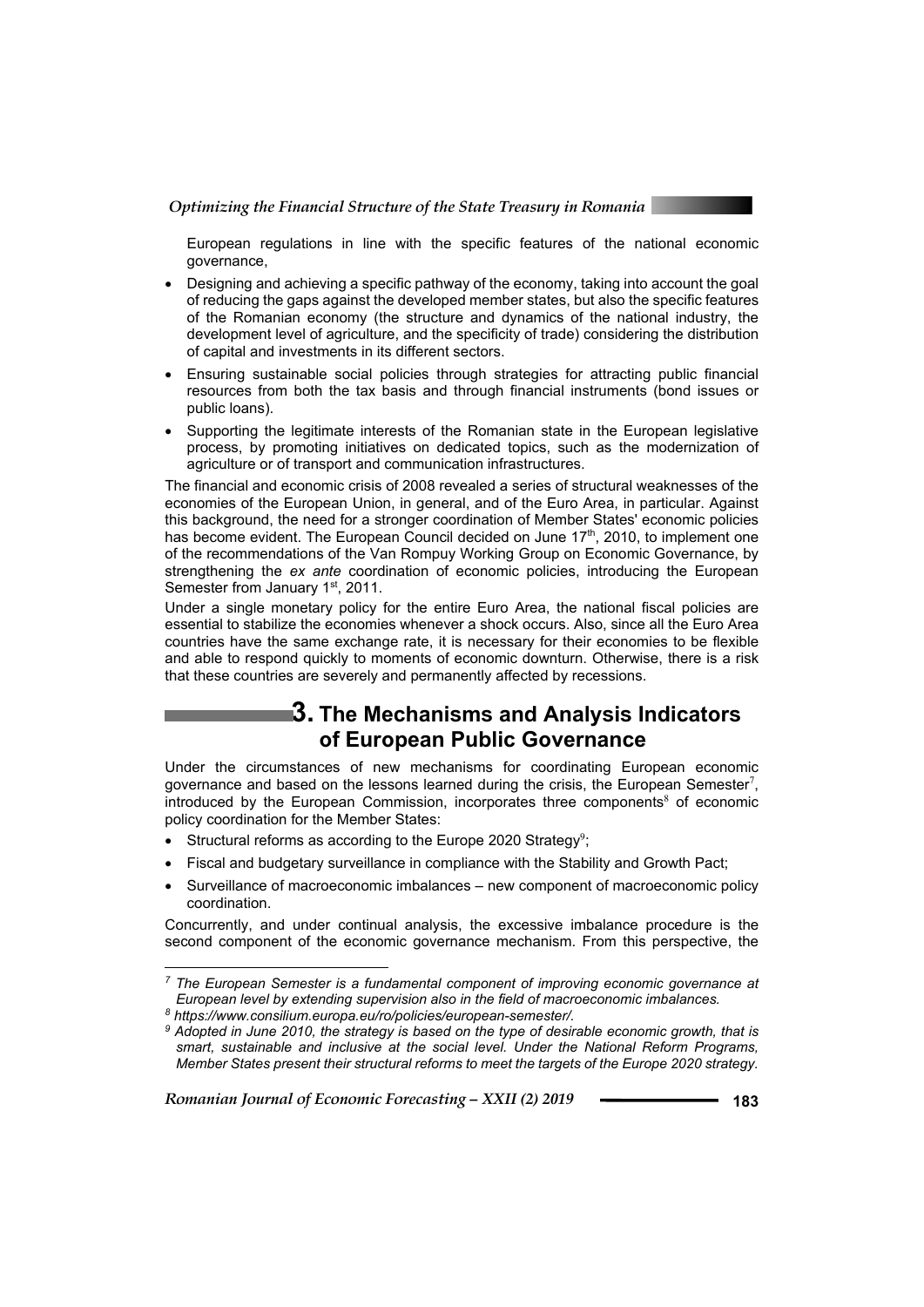Medium-Term Budgetary Objective  $(MTO)^{10}$ , the preventive part of the Stability and Growth Pact  $(SGP)^{11}$ , sets out the medium-term differentiated targets that the Member States must include in their budgetary positions.

Taking into account the public investment needs of the Member States, the diversity of economic and budgetary positions, the developments and fiscal risks regarding the sustainability of public finances in the context of future demographic change, the mediumterm budgetary objectives specific to each Member State may suffer of irregularities concerning the safety margin of the public deficit ratio, that once recorded should be corrected by means of adjusting the budgetary position<sup>12</sup>, thus avoiding the opening of an excessive deficit procedure.

The medium-term budgetary objectives ensure the following:

- i. Providing a safety margin against the 3% of GDP deficit threshold. This safety margin is assessed for each Member State, considering the past output volatility as well as the budget sensitivity to output fluctuations;
- ii. A rapid progress towards sustainability. This is assessed against the need to ensure debt convergence to prudent levels, taking into account the economic and budgetary impact of population aging;
- iii. Based on (i) and (ii), allowing room for budgetary manoeuvre, in particular taking into account the needs of public investments.

Specifically, the medium-term objectives of each Member State must take into account three components:

- i. The balance of stabilization debt, for a debt ratio equal to the reference value (60% of GDP) (it depends on the long-term growth potential), involving the budgetary manoeuvre room for the Member States with relatively low debt levels;
- ii. An additional debt-reduction to-do list for the Member States with a debt ratio exceeding the reference value (60% of GDP), which implies rapid progress towards achieving such effort, and
- iii. A fraction of the adjustment needed to cover the current value of the future increase in public spending on age.

The scoreboard architecture as an early warning tool for the economic governance component of the excessive imbalance procedure has set up a group of 11 economic indicators calibrated to adequately signal the accumulation of imbalances by a Member State. They include:

- current account deficit / surplus (3-year average) as a percentage of GDP;
- the net international investment position as a percentage of GDP;
- the percentage decrease over the last 5 years of the export market share;
- the percentage increase in the unit cost of the workforce over the last 3 years;

*<sup>10</sup> https://eur-lex.europa.eu/legal-content/RO/TXT/?uri=CELEX%3A31997R1466 Council Regulation (EC) No 1466/97 of 7 July 1997 on the strengthening of the surveillance of* 

<sup>&</sup>lt;sup>11</sup> A set of rules designed to ensure that EU Member States aim to maintain sound public finances *in coordination with fiscal policies.*

*<sup>12 0.5%</sup> of GDP per year as a benchmark.*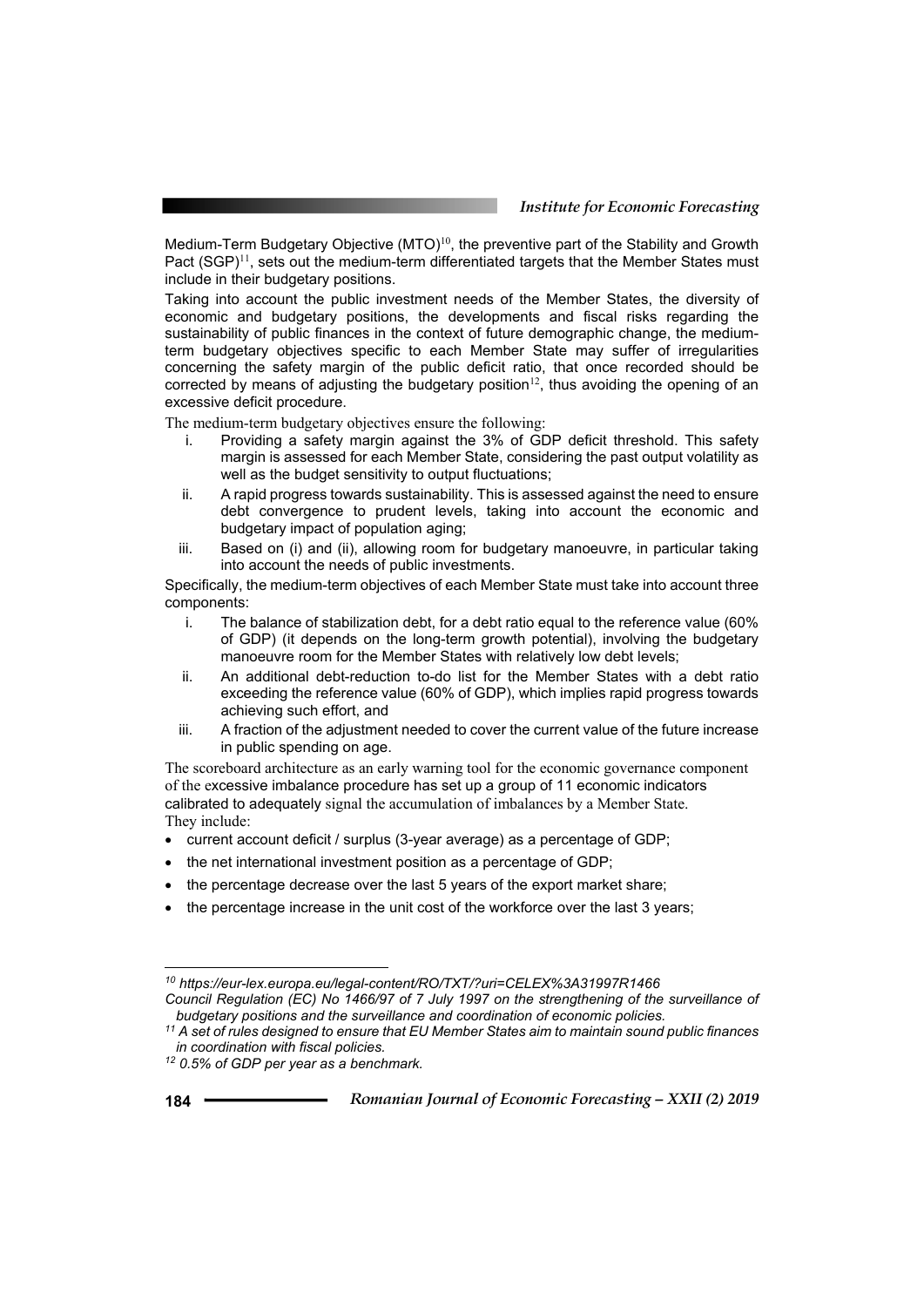- the percentage variation over the last 3 years of the effective exchange rate as compared to 35 countries;
- the share of private sector debt in GDP;
- the annual increase in the volume of loans to the private sector:
- the annual variation in the price of real estate as compared to the deflator of consumption calculated by the EUROSTAT;
- the government sector debt as a percentage of GDP;
- the average of unemployment over the last three years;
- the annual variation in financial sector liabilities.

As part of the ongoing efforts to develop arrangements to ensure financial stability at the level of the European Union and to strengthen cooperation between the relevant national authorities, in the light of the consensus reached at the previous ECOFIN Council meetings in 2006 and 2007 and at the informal ECOFIN Council meeting from April  $4<sup>th</sup>$ , 2008, in Ljubljana, the Memorandum of Understanding between the Financial Supervisory Authorities, the central banks and the ministries of finance of the Member States of the European Union on the issue of cooperation in cross-border financial crises was signed.

The memorandum expressed the commitment of the signatories, including Romania, to ensure, even outside the national borders, the necessary conditions for the cooperation of the relevant authorities, both under normal conditions of economic development, with a special emphasis on preventing cross-border crises, and in crisis situations.

Thus, in 2017, with the enforcement of Law No.12 / 2017 on the macro-prudential supervision of the national financial system, the National Committee for Macro-prudential Supervision was established as an interinstitutional cooperation structure consisting of representatives of the National Bank of Romania, the Financial Supervisory Authority and the Government, which aimed at achieving the macro-prudential objectives through adequate instruments $13$ :

- Reducing and preventing excessive credit growth and indebtedness;
- Reducing and preventing excessive maturity mismatch and lack of liquidity on the market;
- Limiting the concentration of direct and indirect exposures;
- Limiting the systemic impact of non-aligned incentives to reduce moral hazard;
- Enhancing the resilience of financial infrastructures;
- Sustainable growth of financial intermediation;
- **Increasing financial inclusion.**

 $\overline{a}$ 

The way in which Romania has been affected by the financial crisis has to be primarily considered in a regional context, and the efforts to achieve the goal of narrowing the gap need to be channeled externally, primarily through involvement in this regulatory process at Community level.

*Romanian Journal of Economic Forecasting – XXII (2) 2019* – <del>– – – – – – – 185</del>

*<sup>13</sup> http://www.cnsmro.ro/anexa-1a-lista-instrumentelor-macroprudentiale/.*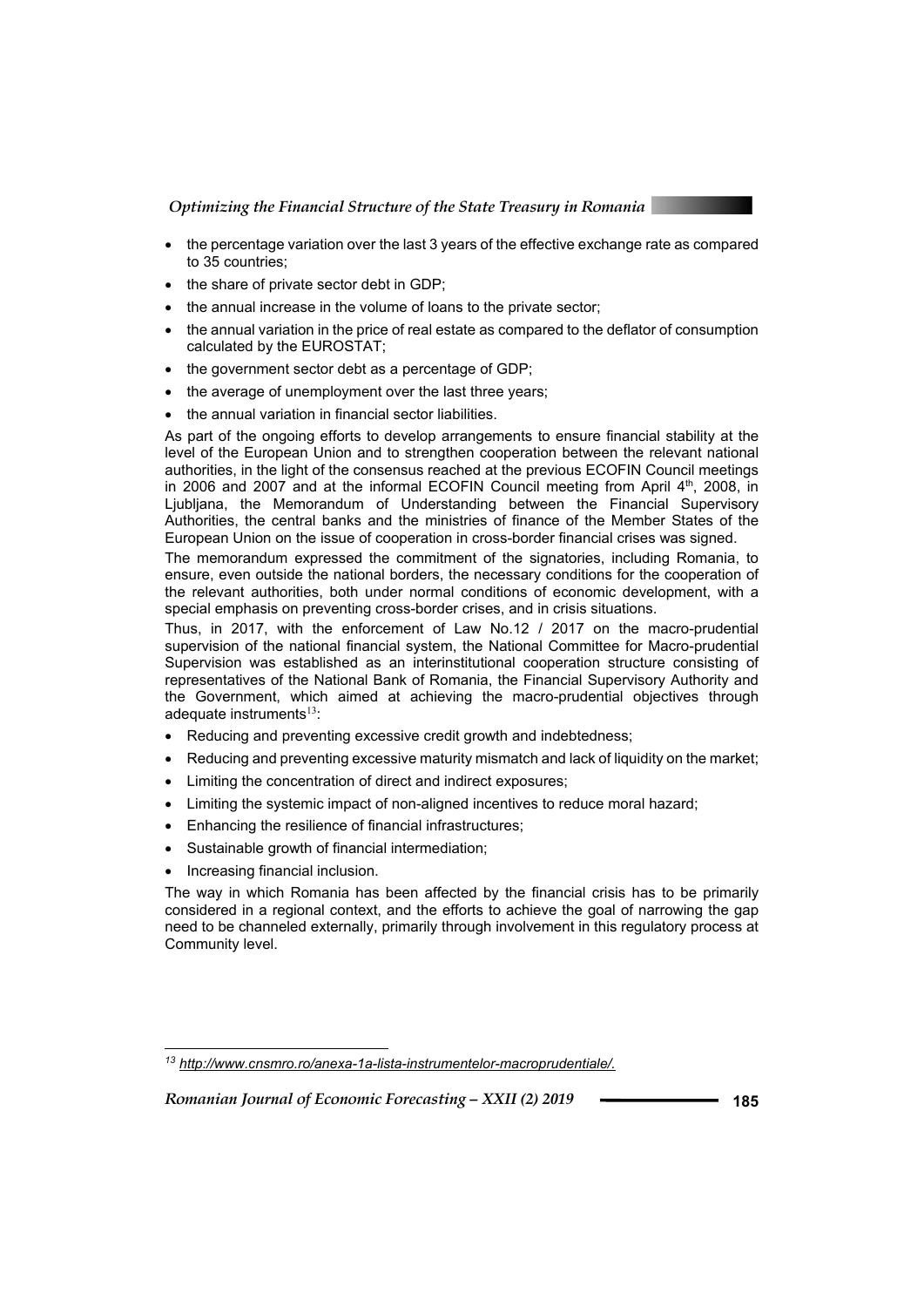# **4. The State Treasury in Romania. Evolution and Perspectives**

When taking decisions with an economic impact, from the budgeting of annual revenues to adopting development strategies, the states are determined to consider a mix of interventionist (mostly fiscal) and liberalist measures (in particular in the field of monetary policies), which stimulate the development of capital and the preservation or enhancement of social protection under circumstances of triggering or accelerating the economic growth.

At the same time, irrespective of the theoretical nature of macroeconomic management measures, it is obvious the importance of the state's role as player on the national goods and services markets. From this point of view, the economic decisions taken at governmental level influence the public capital's efficiency of use and trends of evolution in a given period, and the share of the state sector in the annual gross domestic product.

Against the background of globalization and centralization of treasury operations, setting the principles for the optimal management of these operations is the instrument by which economic stability, market dynamism and the standard of living can be ensured. The directions of such principles, as well as their flexibility, depend on the correct identification of the objectives of financial management planning of the treasury operations, in line with the European and world policies related to this field.

In addition to providing the operational part of the short-term management process, *i.e.* managing the available balance of the State Treasury, monitoring the performance of government liquidity management tools in the financial environment implies an innovative, modular information system, with specific functions and robust procedures, which can be adapted quickly to the new needs determined by the crisis management process.

Worldwide, theories of treasury and public debt management, organizational patterns, concepts, and even guides on this issue have emerged over the last decades (*e.g.* the Treasury Reference Model World Bank Technical Paper<sup>14</sup>). Most studies, however, focus on the fact that, as practice has shown, attempting to copy a particular model is not a solution, and it is necessary to adapt the regulations to the political, economic and social realities and even the specific cultural contexts of a particular area.

In Romania, the rules of operation that the State Treasury has assumed are the result of the obligation to provide the necessary funds to the state at any time of the exercise, so that it can fulfill in the best possible conditions the complex functions and attributions it has.

The State Treasury's obligation to balance its financial inflows and outflows is the iron rule that cannot be avoided, because this institution cannot function with an uncovered account. The entering financial flows must cover all payments at all times of the financial year. If the own resources, collected from taxes and fees, are not sufficient to cover the payments, they are supplemented by short- and very short-term loans.

Efficiency<sup>15</sup> in the performance of treasury management has increased significantly over the past years as a result of changes stemming from the technological developments in the banking industry, as well as in the government operations. With an efficient management,

*<sup>14</sup> Ali Hashim, Bill Allan, 2001, Treasury Reference Model World Bank Technical Paper no.505. 15 See Andrei D., Brezeanu P., "Treasury Operations Mechanism in Romania, FINANCE,*  of the future. Universitaria Publishing House, Craiova, *http://www.financejournal.ro/fisiere/revista/638353956016-008.pdf.*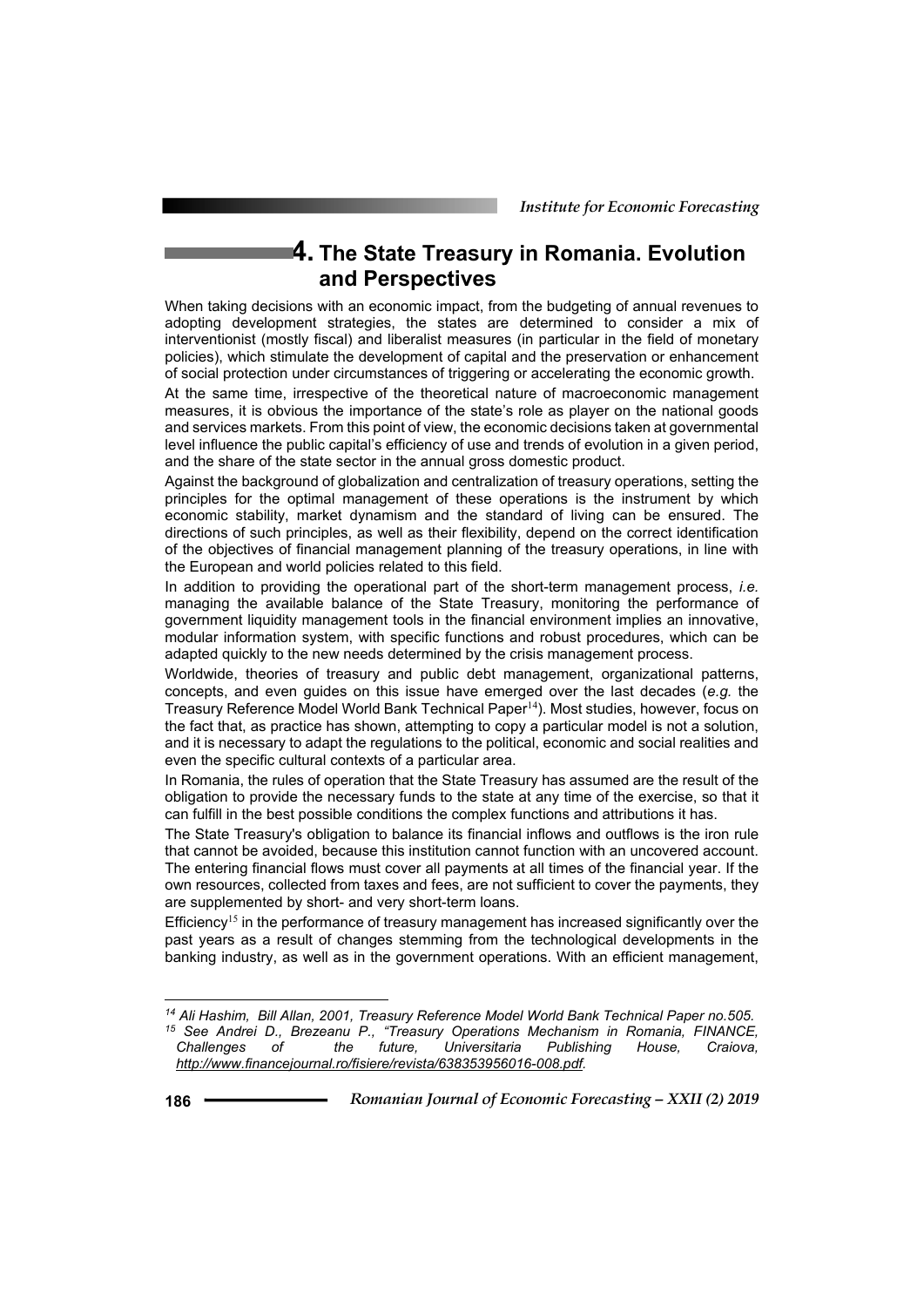

managers are able to retrieve almost instantly important information, which reduces the transaction processing times and costs through electronic data processing.

Considering the tendencies of the major transformation of the Romanian and European financial markets, starting in 2005, when the electronic payment system has become operational, the direct interoperability of the State Treasury with the Romanian credit institutions has alowed for the settlement of savings in the economy, good and efficient operations at the level of the economic operators and for the participation of banks in this electronic settlement system.

The new ways of collecting revenues and of making the government payments through electronic payment instruments promoted along with the banking system, and the wider adoption of these payment modalities in the relationship between the Treasury and its "clients" (taxpayers, public institutions, credit institutions) also contributed significantly to an increased efficiency of liquidity management.

The position of the State Treasury on the Romanian financial market and, above all, the monetary values that are passed through the State Treasury accounts, created the necessity to coordinate the cash management and budgetary fiscal policies with the monetary policy promoted by the National Bank of Romania. As a result of the State Treasury's robust operating model, proved efficiency and ability to replicate the solution in the European area, the State Treasury provides strategic value for the high degree of interoperability for all the active participants in the financial transactions market and cash management.

At the same time, the new challenges and transformations created new opportunities (besides the classic budget execution, audit and public cashier) for the Treasury activity in Romania:

Securing public funds parked in accounts,

 $\overline{a}$ 

• The quality of ultimate lender as part of alternative funding measures within the resolution and compensation payments.

## **5. Optimizing the Financial Structure of the State Treasury**

The continuous evolution of communications technologies and the tendency towards the digitalization of recurring relationships with clients assumed by the credit institutions on this continuous development fund require the State Treasury to assimilate new computing tools and methods in the relations with the banking system and, through this, with the tax payers.

Public institutions conducting their commercial operations through the State Treasury must benefit from the same level of operations as the credit institutions. At the same time, the criteria for time, safety and cost of operations require the participation of State Treasury in the projects of streamlining payment processes at national level.

The standardization of the EU-wide payment operations<sup>16</sup> and Romania's firm commitment to join the Euro Area will allow the State Treasury to operate outside the country's borders

*Romanian Journal of Economic Forecasting – XXII (2) 2019* – <del>– – – – – – – 1</del>87

*<sup>16</sup> See Andrei D., Brezeanu P., "Single Euro Payments Area (SEPA) - Strategic value on the high degree of interoperability for all active participants in the financial transactions market", Studia Universitatis "Vasile Goldiş" Arad Economics Series, The XXIV Edition, Vol 24, No 1 (2014): Studia Universitatis "Vasile Goldiş" Arad - Economics Series, http://publicatii.uvvg.ro/index.php/studiaeconomia/issue/view/1/showToc.*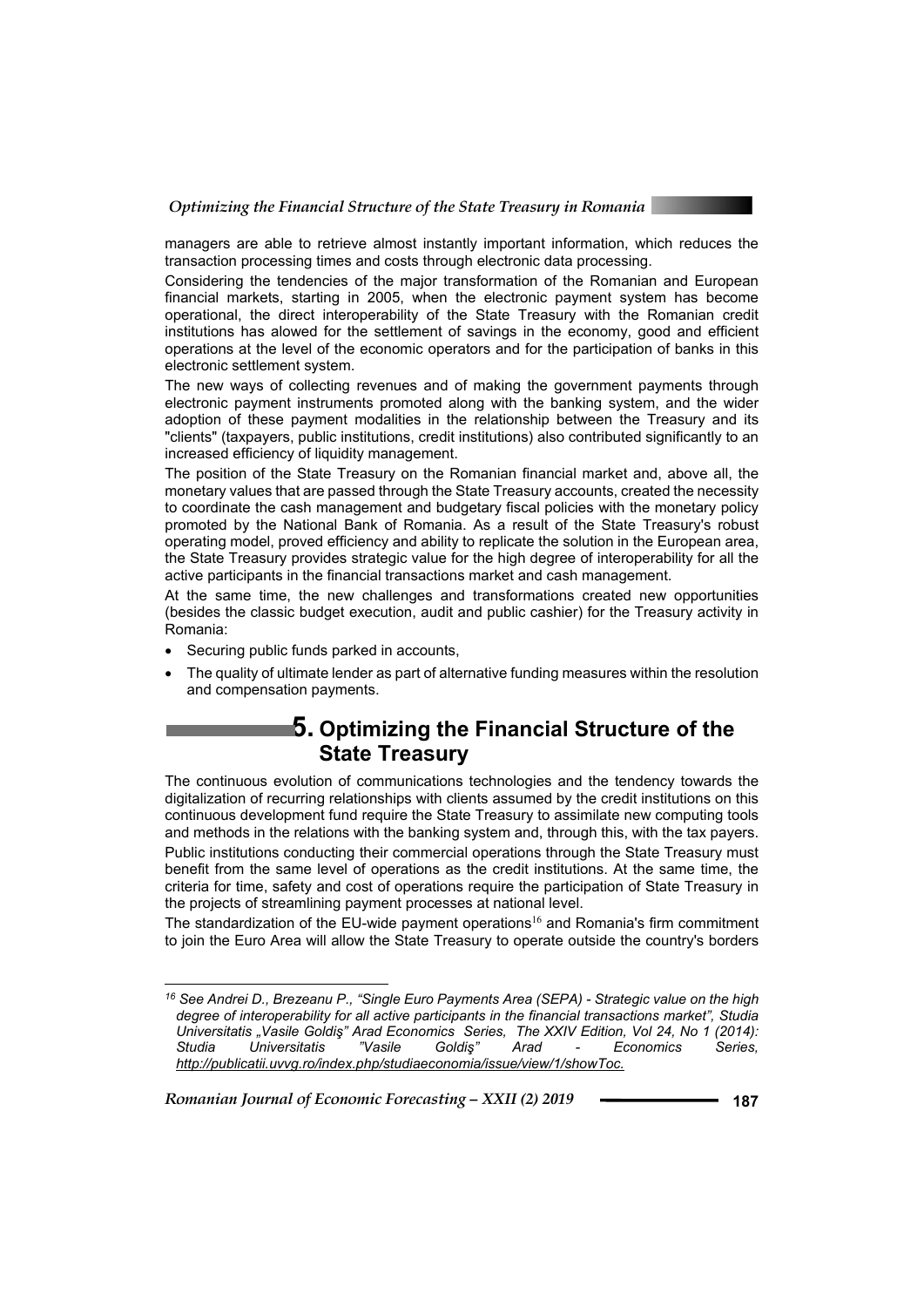at European level, which stimulates the evolution and the continuous upgrade of the operation mode.

#### *5.1. Modernizing Government Cash Management*

The global financial services industry, which in the wake of the crisis has registered 'waves' of bubbles in the capital market, credit market and derivative instruments markets, has been highly regulated in recent years at the global, regional and national level, by imposing stringent prudential capital adequacy measures (Basel III), anti-fraud and terrorist financing measures (AML), agile monitoring and uniform reporting.

Monitoring the performance<sup>17</sup> of government liquidity management tools in the financial environment implies, in addition to providing the operational part of the short-term management process, namely managing the cash balance of the State Treasury, an innovative information system designed to be modular, with specific functions and robust procedures, quickly adapting to the new needs determined by the crisis management process.

Additional pressures on the financial services industry have also emerged, due to the revolutionary technologies for registering transactions in the blockchain open network of BTC type (the Bitcoin cryptocurrency underlying protocol), securing the identity of participants in transactions, restructuring of Ripple correspondent operations (Open Source TCP / IP based IP routing and payment optimization technology for Payments Service Providers (PSP) to clear and settle real-time transactions over a distributed network and run multiple currency payments on many markets).

The response of the banking institutions (at the forefront of restructuring) was a systematic approach to redesign their own institutions, portfolios and operations; thus, the architectural core of process automation and process objectification systems consists of back-office systems capable of agilely integrating new types of products and services, a flexible access system to customers and business partners, and a system for intelligent customer behavior analysis, segmented on the main business targets of the institution.

In this context, characterized by an environment in which the speed of change is breathtaking, the State Treasury must maintain both its safety and operational competitiveness, so that it can quickly implement its interoperability updates with business and citizens, manage optimally the financial resources and be able to set up new trading connections, fast and with reduced costs. The "lessons" of the economic and financial crisis have revealed the global extrapolation of market behavior and player protection measures in the financial market, which under normal circumstances apply to a counterparty in a stressful situation.

#### *5.2. Particularities of Operational and Liquidity Risk Management within the State Treasury of Romania*

Within the State Treasury, the risks are driven by the action of a mix of factors that depend on the general evolution of the economy, changes related to the organization of the State Treasury, personnel fluctuations, financial decision making, political and economic conditions. And, once the risks emerge, they lead to diminished public availability and increasing budget deficit.

*<sup>17</sup> See Andrei D., Brezeanu P.,"Treasury Operations Management, Theoretical and Applied Economics, International Finance and Banking Conference FI BA 2014, XII Edition. http://www.ectap.ro/supliment/international-finance-and-banking-conference-fi-ba-2014-xiithedition/20/.*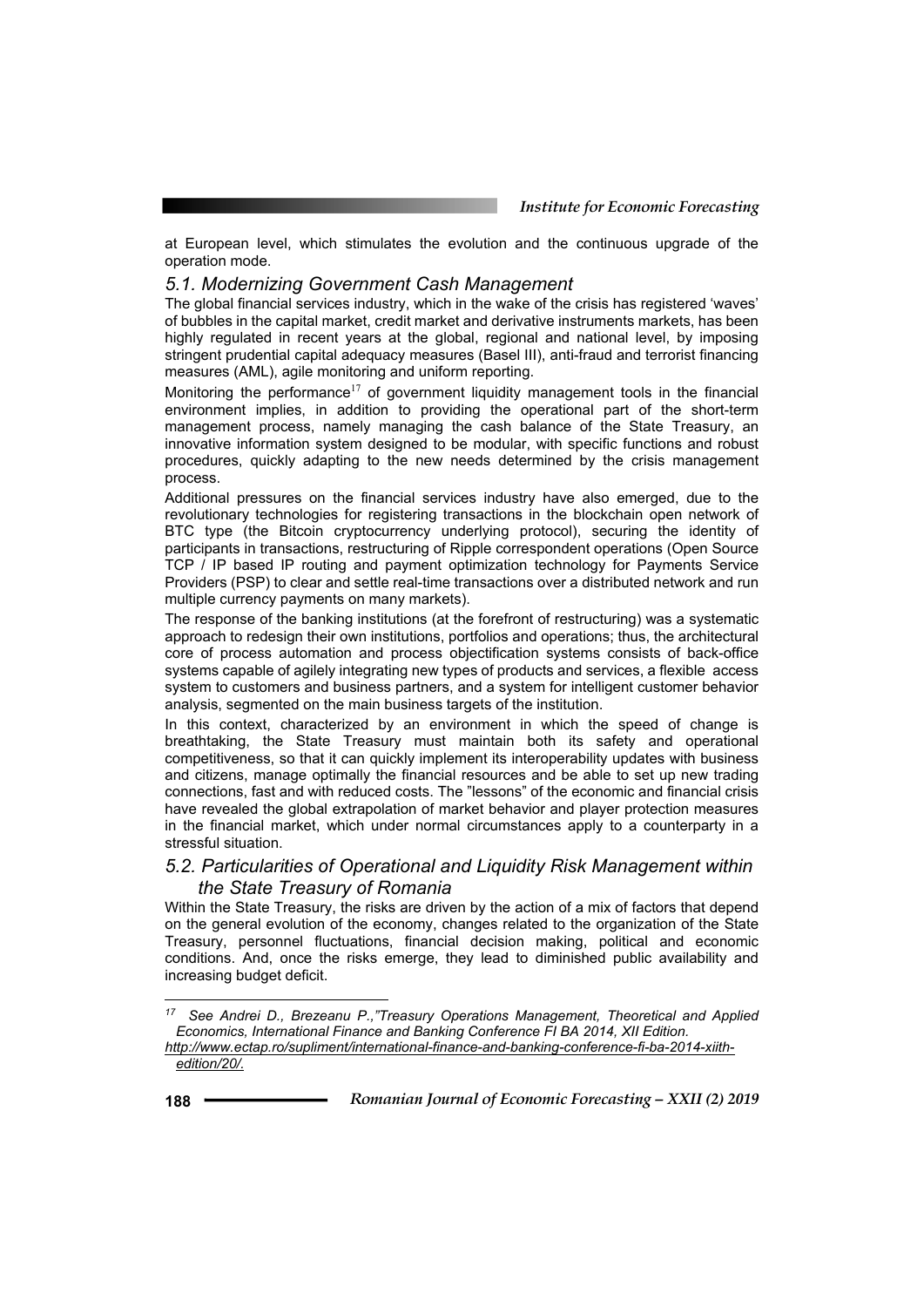Integrated risk management is a continuous, proactive and systematic process to understand, manage and communicate risk data from the perspective of the entire organization. It is necessary to adopt those strategic decisions that contribute to the achievement of the overall objectives of the State Treasury.

The State Treasury assumes the risks specific to the processes it operates, considering its compliance with the prudential requirements assumed, the risk exposure analysis and the risk dimensioning, so that the eventual loss resulting from risk materialization can be considered normal for its activity and internal and external image.

It should be noted that there is no clear separation line between the management methods and the risk monitoring tools in the literature; in principle, risk monitoring means the identification, assessment and control of risk management policies and practices that allow for detection of problems faced by the State Treasury, and risk management consists of all the risk management methods to eliminate, avoid, divide and finance risks, as well as the reduction in the risk exposure of the State Treasury.

In order to protect the interests of the state, the State Treasury must establish a mediumlow risk exposure profile, which is reflected by the entire activity and the objectives, policies and exposure for each significant risk. Within the integrated risk management model, significant risks include those with a major impact on the State Treasury, such as: liquidity risk, counterparty credit risk, interest rate risk, operational risk and reputational risk.

Liquidity-based cash flow interpretation illustrates how the State Treasury manages to acquire sufficient resources to finance the state operations.

The main indicators for liquidity analysis from the State Treasury perspective are:

- Global liquidity, which reflects the ability of patrimonial assets to be turned into short-term liquidity, to meet the outstanding liabilities;
- Immediate (treasury) liquidity, which indicates the ability of patrimonial treasury assets (cash, current account of the NBR) to deal with short-term liabilities;
- Liquidity by the total attracted resources, showing the extent to which patrimonial assets meet the debts represented by total attracted resources;
- Liquidity by the total deposits and loans, illustrating the possibility of patrimonial assets to meet the debts represented by total deposits and loans.

The ways in which the State Treasury responds to different categories of operational and liquidity risks aim at keeping them at acceptable and controllable levels and at ensuing that these risks do not turn into factors that threaten the institution's operations and objectives. This is done either through adequate internal control mechanisms for all activities, functions and processes or by defining appropriate responses to the emergence of identified risks and

## *5.3. Conclusions Regarding the Impact of Public Funds on Bank Liquidity Volatility*

by ensuring that residual risk remaining after applying these pathways is under control.

The management of liquidity in the banking system, the role of monetary policy, is conditioned by the net liquidity position, namely the position of the central bank towards the system, which can be creditor or debtor. Thus, the Treasury operations to implement

*Romanian Journal of Economic Forecasting – XXII (2) 2019* – <del>– – – – – – – 189</del>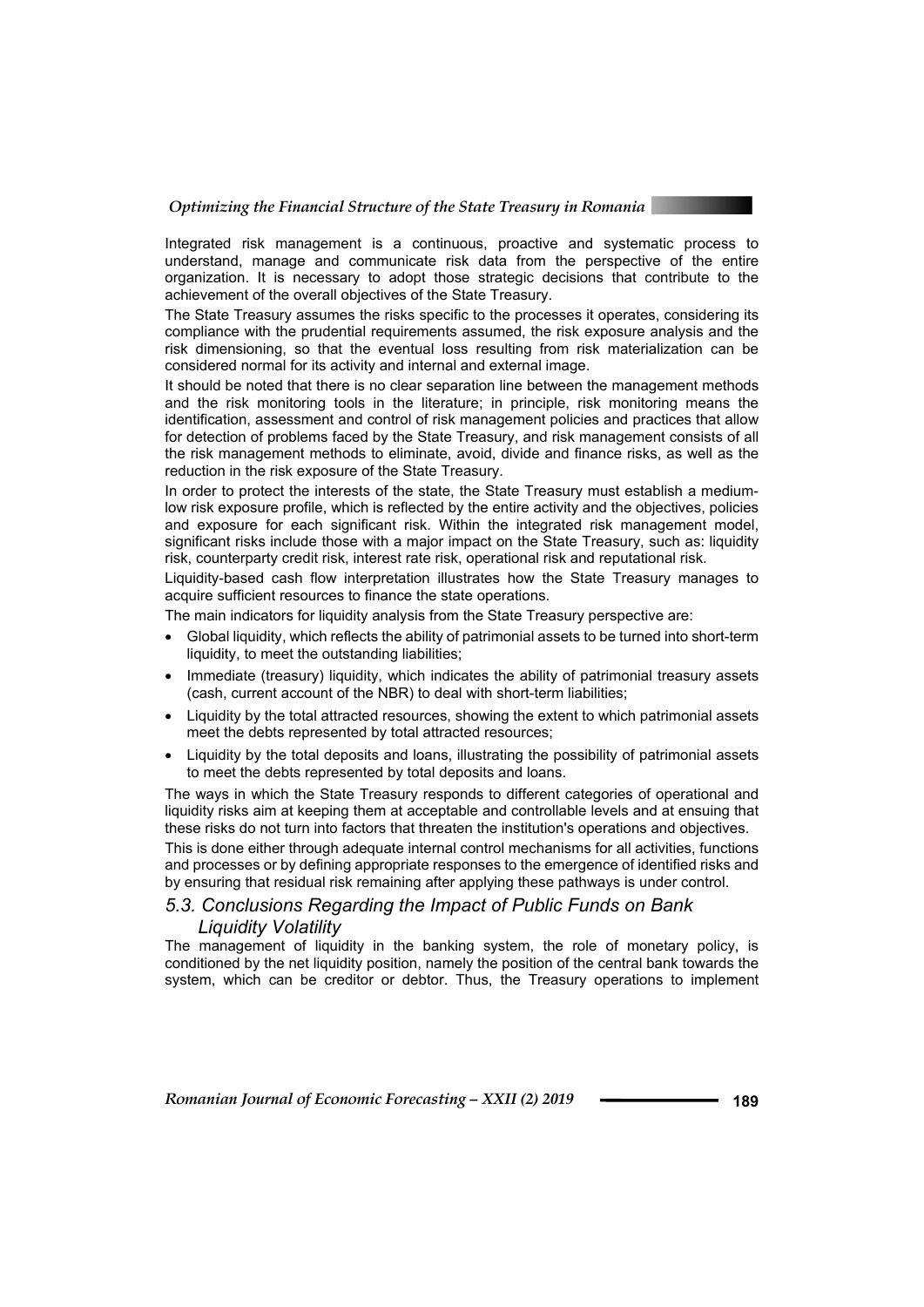budgetary and fiscal policies can significantly influence this position because the government accounts are classified as autonomous liquidity factors<sup>18</sup>.

The complexity of organizational architectures determined by the new technological challenges in the financial field, the increasingly innovative correspondent channels and the restrictions caused by the fragmentation and compatibility of the IT&C systems, are factors that are considered as a "breakthrough", but which make the task of forecasting increasingly difficult.

Government financial flows contribute to the development of money markets through their ability to level out market liquidity flows using a mix of tools and management operations.

From this perspective, streamlining financial flows and ongoing processes of structuring and standardization are vital steps to effectively manage government liquidity, and if they are not properly implemented may burden the achievement of objectives and also may contribute to uncertainties in policy implementation.

Amounts resulting from significant forecast deviations may be unknown and often costly, because they can be quantifiable and depreciated relatively easy on short term, but they can lead to risks in the fiscal and monetary economy over a long time horizon.

The current rules and regulations summarized in Figure 1 (presented in the Appendix) indicate that besides the daily operations related to state transactions (receipts, payments) generating liquidity injection / sterilization with immediate effect in the Romanian financial market, other management instruments and operations, different from those related to the day-to-day operations of the State Treasury, have a major influence on the projections of the liquidity position performed by the National Bank of Romania.

## *5.4. Conclusions on Optimization Model and Optimization of Financial Flows through State Treasury*

The State Treasury managers share the concern of tax and monetary policy specialists that the public sector indebtedness must remain within sustainable limits and there must be a credible strategy to reduce the excessive debt levels.

Financial innovation allowed for the distribution of risk and its packaging in the form of complex products that did not allow for a correct assessment of their high exposure to market fluctuations. Thus, the key tools for managing the government financial resources need to be quickly accommodated with the techniques for assessing the fiscal needs on long-term and for acquisition of the resources, the rational procedures for resource allocation and cost management, as well as the appropriate mechanisms for recording and disseminating relevant financial information.

The State Treasury must ensure that tax authorities are aware of the impact of funding needs and the level of domestic / external public debt on the borrowing costs. Given the increasing role of governments and the impact of their intervention in the economy, the public interest in the efficient performance of these organizations and institutions is also increasing (see Figure 1).

Regarding the liquidation position and the control of the consolidated cash flow of the State Treasury within the fiscal, monetary and legislative limits, it may be concluded that:

*<sup>18</sup> Autonomous factors are positions in the central bank's balance sheet that affect the availability of current credit institutions' holdings but which are not under the direct control of the central bank's liquidity management function (BCE).*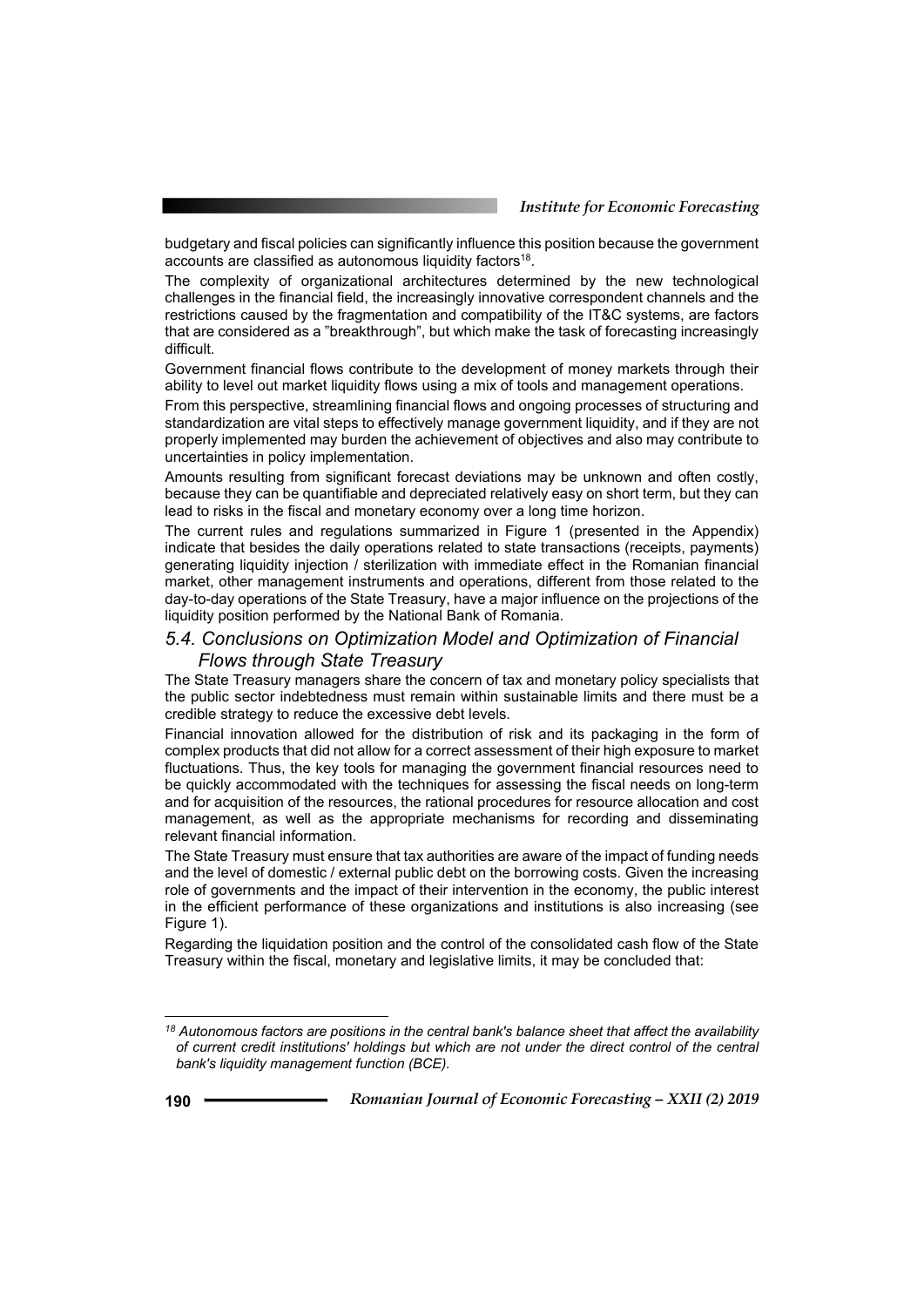

- A good practice is the aggregation of government cash balances in a single account at the central bank. The premises for an optimal, cost-effective management can be provided, both by integrating the accounts with the central bank and by ensuring that the government bodies do not hold liquidity in the banking system outside the central bank.
- Much of the government spending is not directly related to the source of income or funding. Therefore, the need to balance the inflows with outflows makes the efficient administration a governmental necessity and the common denominator of the various resources within any Treasury is cost versus placement, under the conditions of risk minimization;
- There is a clear positive relationship between the level of the ON rate and the size of the current account balance of the State Treasury, reflecting the impact on the liquidity of the banking system (see Figure 2);
- The fluctuations with positive / negative amplitude of governmental availability are a symptom not only of a "non-liquid" money market, but also of a lack of sufficient actions to compensate the impact on the market and volatility of liquidity flows.

# **References**

- Andrei, D.L. and Brezeanu, P., 2014. Treasury operations management. *Theoretical and Applied Economics*, 6, pp.77-87. Available at: <http://www.ectap.ro/supliment/international-finance-and-bankingconference-fi-ba-2014-xiith-edition/20/> [Accessed June 2018].
- Andrei, D.L. and Brezeanu, P., 2014. Treasury Operations Mechanism in Romania. *Finance – Challenges of the Future*, 16, pp.82-89. Available at: <www.financejournal.ro> [Accessed June 2018].
- Andrei, D.L. and Brezeanu, P., 2014. Treasury operations management. In: Faculty of Finance, Insurance, Banking and Stock Exchange, Bucharest University of Economic Studies, *XII International Finance and Banking Conference FI BA 2014*. Bucharest, Romania, 26–27 March 2014.
- Andrei, D.L. and Brezeanu, P., 2014 .Single Euro Payments Area Strategic Value on the high Degree of Interoperability for all the active participants in the financial transaction market. *Studia Universitatis Vasile Goldis Arad - Economics Series*, 24(1), pp. 1-16.
- Andrei, D.L., Vlad, C. and Brezeanu P., 2015. Governmental Liquidities Management 2008 – 2010. *Studia Universitas "Vasile Goldis" Arad – Economics Series*, 25(2), pp. 21–34.
- Barrell, R. and Weale, M., 2010. Fiscal policy, fairness between generations, and national saving. *Oxford Review of Economic Policy*, 26(1), pp.87-116.
- Bessis, J., 1999. *Risk Management în Banking*. England: Ed. Wiley & Sons Ltd.
- Brezeanu, P., 2007. *Finanțe europene*. Bucharest: CH Beck Publishing House.
- Deroose, S. and Griesse, J., 2014. Implementing economic reforms are EU Member States responding to European Semester recommendations?. ECFIN Economic Brief, Issue 37.
- Eggertson, G. B., 2010. What Fiscal Policy is Effective at Zero Interest Rates?. NBER Macroeconomics Annual.
- European Commission, 2018. The European Union's economic governance framework aims to monitor, prevent, and correct problematic economic trends that could weaken national economies or negatively affect other EU countries.

*Romanian Journal of Economic Forecasting – XXII (2) 2019* **191**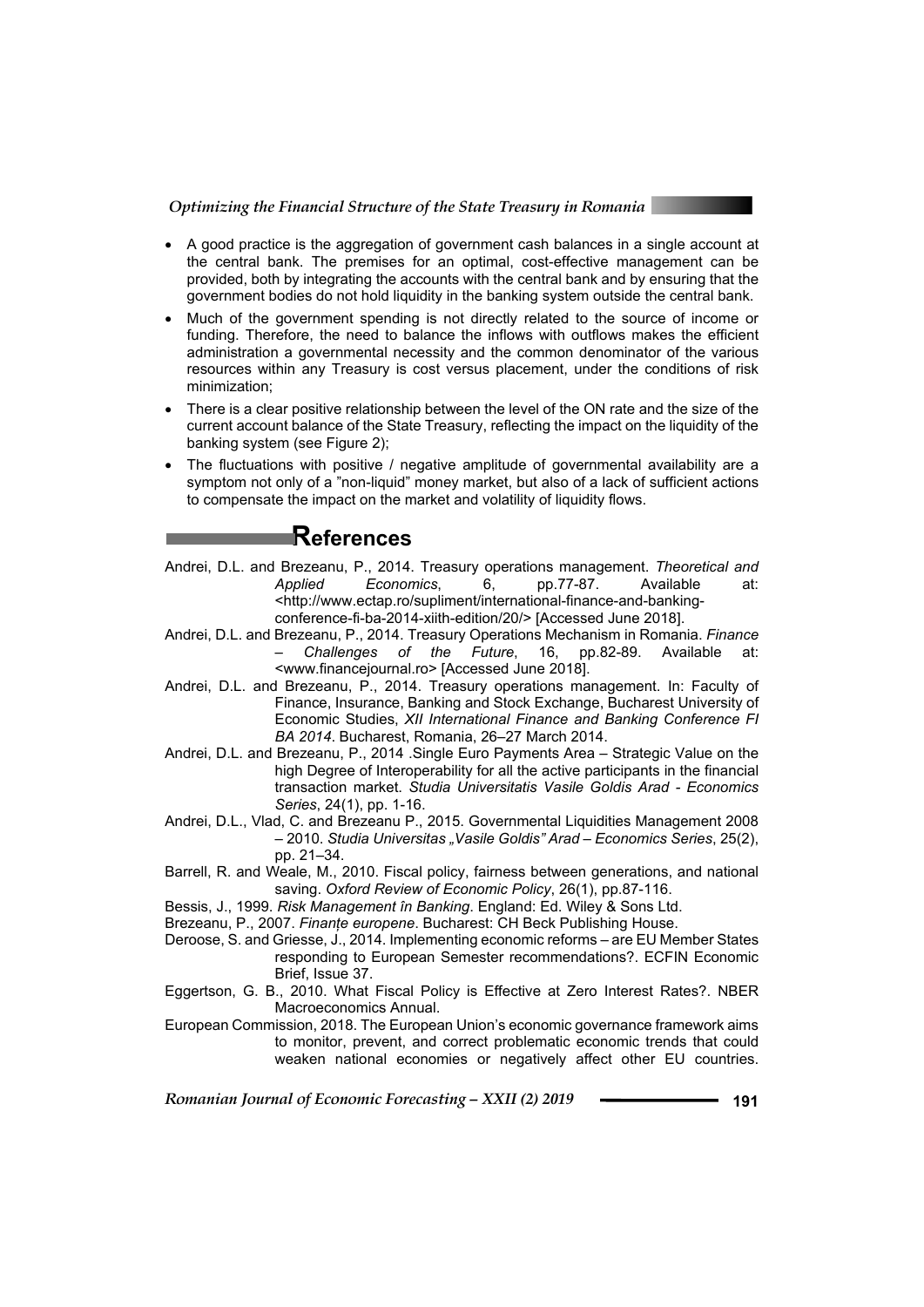Available at <https://ec.europa.eu/info/business-economy-euro/economicand-fiscal-policy-coordination/eu-economic-governance-monitoringprevention-correction\_ro>. [Accessed January 2019].

- Hashim, A. and Allan, B., 2001. Treasury Reference Model. World Bank Technical Paper; No. 505. Washington, DC: World Bank. © World Bank. Available at: < https://openknowledge.worldbank.org/handle/10986/ >. [Accessed July 2018].
- Isarescu, M.C., 2017. *Prezentare la Conferința anuală a Asociației Analiștilor Financiar Bancari din România*. Bucharest: National Romanian Bank.
- Kamps, Ch., De Stefani, N., Leiner Killinger, N., Rüffer, R. and Sondermann, D., 2014. The identification of fiscal and macroeconomic imbalances unexploited synergies under the strengthened EU governance framework. ECB Occasional paper Series No 157.
- Ministerul de finante, 2002. *Emergency Ordinance No. 146, 2002 on the formation and use of resources ran through the State Treasury.* Available at: <http://www.datoriepublica.mfinante.gov.ro/trezor/pagina.html?method=vi ew&c=trezorlegislatiedatorieguvernamentalaprimara&locale=en> [Accessed January 2019].
- Ministerul de finante, 2002. *Emergency Ordinance No. 64, 2007 on public debt.* Available at: <http://www.datoriepublica.mfinante.gov.ro/trezor/pagina.html?method=vi ew&c=trezorlegislatiedatorieguvernamentalaprimara&locale=en> [Accessed January 2019].
- Moyer, R.C., McGuigan, J.R. and Kretlow, W.J., 2008. *Contemporary Financial Management.* Cengage Learning.
- Nakata, T., 2009. *Optimal Monetary Policy and Government Expenditure under a Liquidity Trap.* New York: New York University.
- Fainboim, Y.I. and Pattanyak, S., 2011. Treasury Single Account: An Essential Tool for Government, *IMF Technical Notes and Manuals*. Available at: <www.imf.org/external/pubs/ft/wp/2010/wp10143.pdf> [Accessed July 2018].
- Pessoa, M. and Williams, J. M., 2013. *Government Cash Management: Relationship between the Treasury and the Central Bank*. International Monetary Fund: Technical Notes and Manuals.
- Piga, G., 1998. In Search of an Independent Province for the Treasuries: How
	- Should Public Debt be Managed. *Journal of Economics and Business*, 50(3), pp.257-275.
- Radu, C.F., Dumiter, F.C., Dudaș, L. and Jimon. Ș., 2017. Study on Budget Revenue Collection. Shadow Economy and tax Losses Caused by It. *Studia Universitatis "Vasile Goldis" Arad - Economics Series, 27(2), pp.1-18.*  Available at: <http://publicatii.uvvg.ro/index.php/studiaeconomia/issue/view/26> [Accessed September 2018].
- Rossi, B., Skehposyan T. and Soupre, M., 2016. Understanding the sources of macroeconomic uncertainty. *Working paper. Pompeu Fabre*.
- Saxena, S. and Yläoutinen, S., 2016. *Managing Budgetary Virements*. International Monetary Fund: Technical Notes and Manuals.
- Tetlock, P.E. and Gardner, D., 2015. *Superforcasting. The Art and Science of Prediction*. NY: Crown Publishing Group New York.

**192** *Romanian Journal of Economic Forecasting – XXII (2) 2019*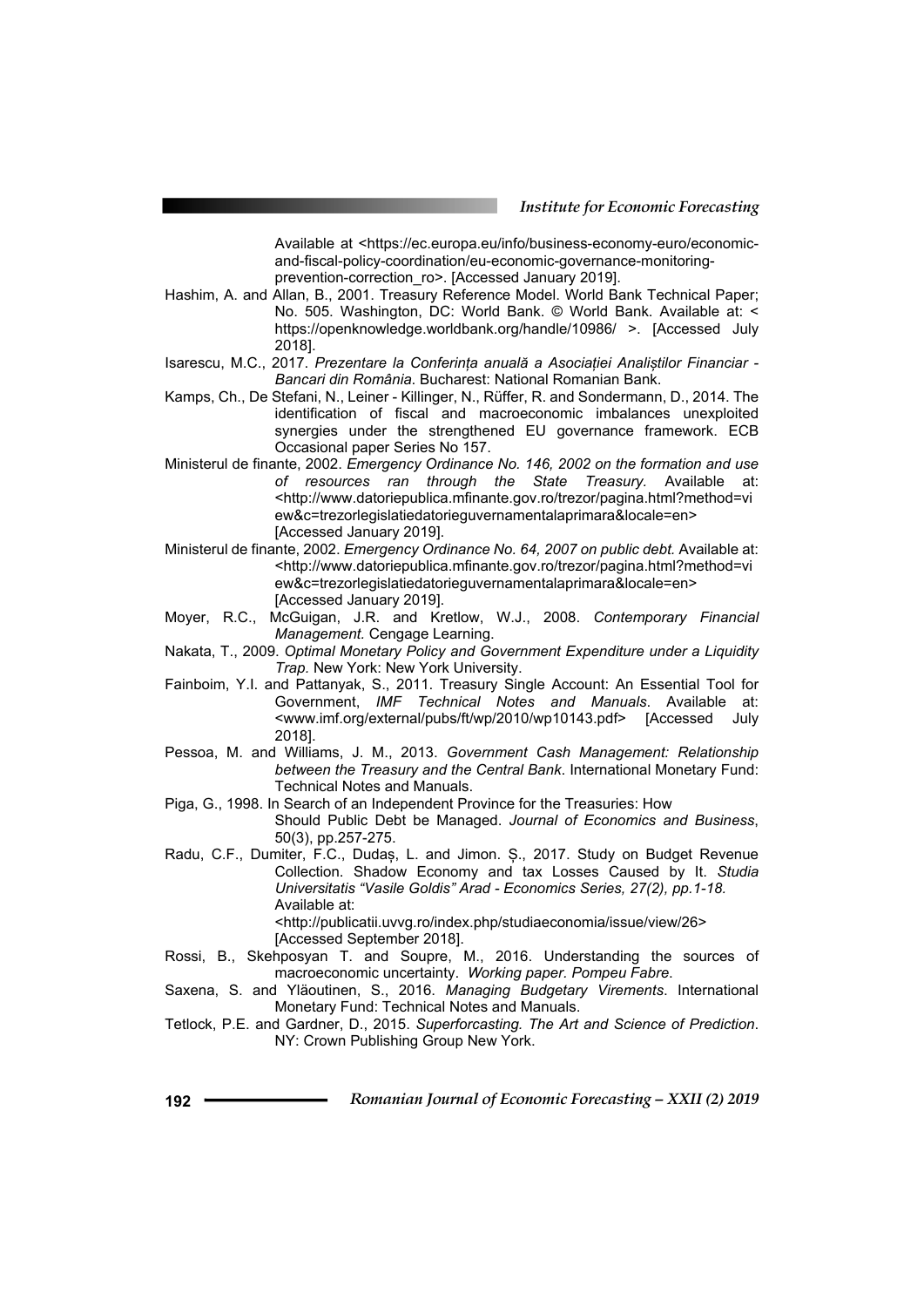

- Vlad, C., Andrei, D. L. and Brezeanu, P., 2015. The Analysis of the evolution of fiscal pressure in correlation with the budget deficit in EU. Theoretical and Applied Economics, pp.167–175. Available at: <http://www.ectap.ro/supliment/international-finance-and-bankingconference-fi-ba-2015-xiiith-edition/23/> [Accessed January 2018].
- Williams, M., 2009. *Government Cash Management: International Practice*. Oxford policy management.
- Williams, M., 2010. Government Cash Management: Its Interaction with Other Financial Policies. International Monetary Fund. Technical Notes and Manuals.
- Win, N. N., Duggan, S., Garton, P., Premetis, S. and Li, B., 2013. Estimating the structural budget balance of the Australian Government: An update. Treasury Working Paper. Canberra. Available at: <https://treasury.gov.au/publication/estimating-the-structural-budgetbalance-of-the-australian-government-an-update> [Accessed January 2019].
- Zarate J., 2013. Treasury's War: The Unleashing of a New Era of Financial Warfare, Public Affairs.

*Romanian Journal of Economic Forecasting – XXII (2) 2019* – **193**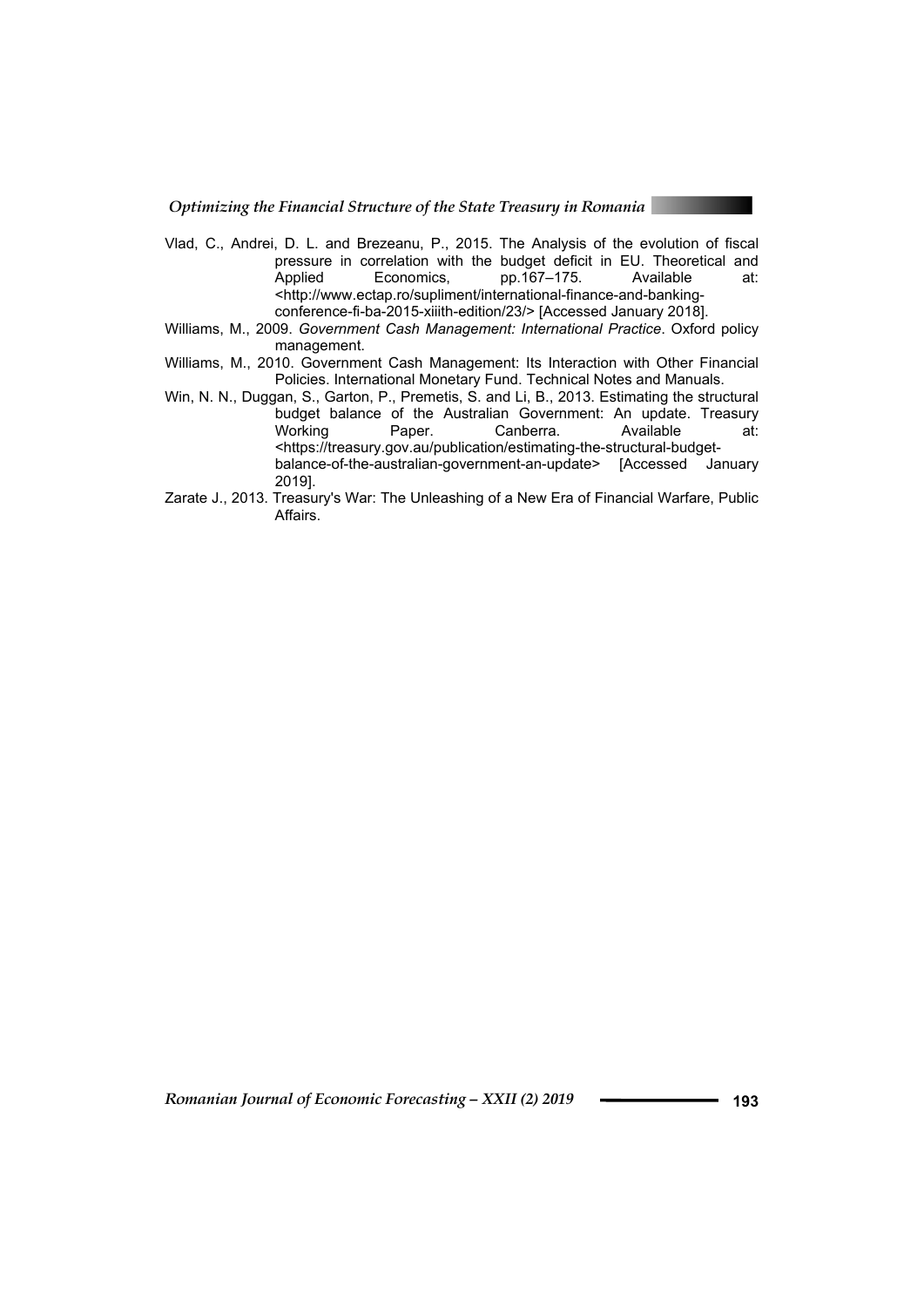*Institute for Economic Forecasting*

# **Appendix**

#### **Figure 1**

**Daily transactions related to state transactions (receipts, payments) generating liquidity injection / sterilization with immediate effect on the financial market** 

| Instruments and operations                                |                                                       | Immediate effects<br>on the liquidity of<br>the financial market<br>(+ Injection / -<br>sterilization /*<br>Neutral) |
|-----------------------------------------------------------|-------------------------------------------------------|----------------------------------------------------------------------------------------------------------------------|
|                                                           | Treasury bill & bonds launched                        | $+/-$                                                                                                                |
|                                                           | <b>Funding toolson the domestic and</b>               |                                                                                                                      |
|                                                           | international market                                  |                                                                                                                      |
|                                                           | Government Emergency Loans (financing projects, etc.) | $+/-$                                                                                                                |
| Ordinance 64/2007 on public debt from Romanian or foreign |                                                       |                                                                                                                      |
|                                                           | financial institutions                                |                                                                                                                      |
|                                                           | Borrowings from governments                           | $+/-$                                                                                                                |
|                                                           | and foreign government                                |                                                                                                                      |
|                                                           | agencies, or other international                      |                                                                                                                      |
|                                                           | financial institutions                                |                                                                                                                      |
|                                                           | State guarantees                                      | */-                                                                                                                  |
|                                                           | Financial leasing                                     |                                                                                                                      |
|                                                           | Private placements                                    | $+/-$                                                                                                                |
|                                                           | <b>Structured Instruments</b>                         | $\star$                                                                                                              |
|                                                           | Temporary borrowings from the                         | $\overline{\ast}$                                                                                                    |
|                                                           | current Treasury State                                |                                                                                                                      |
|                                                           | Treasury account (TSA)                                |                                                                                                                      |
|                                                           | Loans from the European                               | $+/-$                                                                                                                |
|                                                           | <b>Union under Regulation</b>                         |                                                                                                                      |
|                                                           | 332/2002                                              |                                                                                                                      |
|                                                           | Deposit attraction                                    | $+/-$                                                                                                                |
| Cash management tools Placements                          |                                                       | $+/-$                                                                                                                |
|                                                           | <b>FX Operations</b>                                  | $+/-$                                                                                                                |
|                                                           | Treasury certificates                                 | $+/-$                                                                                                                |
| Government EmergencyREPO / DEPO                           |                                                       | $+/-$                                                                                                                |
| Ordinance 146/2002 on the                                 |                                                       |                                                                                                                      |
| formation and use of resources                            |                                                       |                                                                                                                      |
| ran through the State Treasury                            |                                                       |                                                                                                                      |
|                                                           |                                                       |                                                                                                                      |
|                                                           |                                                       |                                                                                                                      |

Source: Authors' data processing based on the information in the EOG 146/2002 & EOG 64/2007.

**194** *Romanian Journal of Economic Forecasting – XXII (2) 2019*